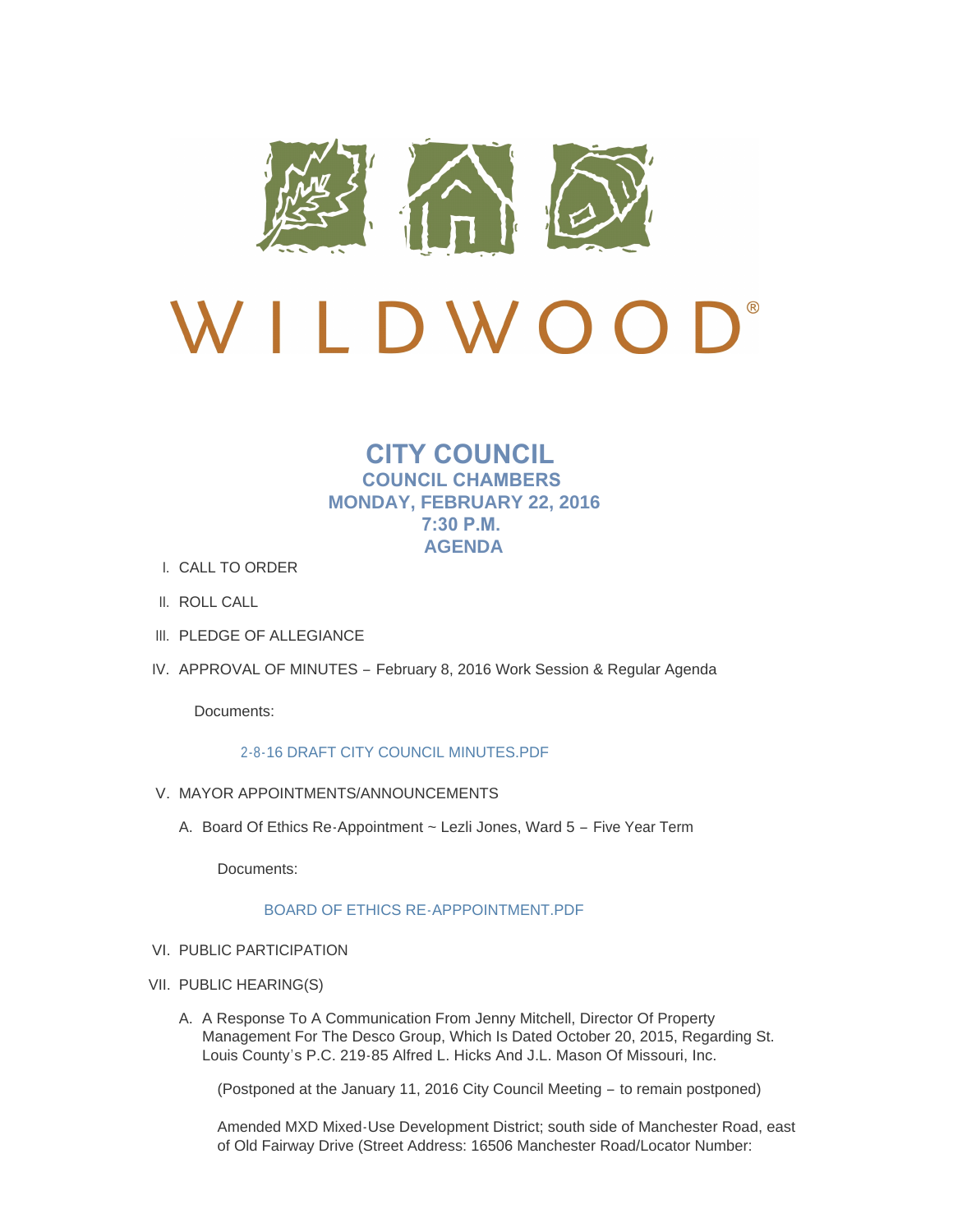23U120480); seeking modifications to an existing site-specific ordinance that governs the Schnucks Wildwood Crossing Center to allow for a third freestanding monument sign along the property's Manchester Road frontage. (Ward - Seven)

B. H.R. 1-16 Robert H. Butler Trust, C/O John Butler, 16941 Manchester Road, Wildwood, Missouri

A request to place the building (c. 1929 per St. Louis County Tax Records), which is located at 16941 Manchester Road - Locator Number 24V530551 , onto the City of Wildwood's Historic Registry, all in accordance with Chapter 440 Historic Preservation and Restoration Code of the City of Wildwood Municipal Code. The current permitted use of this site being general and professional office uses, as defined in the Town Center Plan (as amended March 1, 2010), with associated parking. This property is currently zoned C-8 Planned Commercial District (changed from NU Non-Urban Residence District, as approved in 2014, per Ordinance #2017). A condition of Ordinance #2017 stipulated the owner is required to complete an application to place the building onto the City's Historic Register. This registry request by the petitioner seeks certain zoning incentives relative to required open space and roadway improvements associated with the future use of the property. (Ward - Eight)

Documents:

#### PUBLIC HEARING - [HR 1-16 ROBERT H. BUTLER TRUST.PDF](http://cityofwildwood.com/AgendaCenter/ViewFile/Item/12924?fileID=18806)

#### VIII. LEGISLATION

- UNFINISHED BUSINESS A.
	- BILL #2153 1.

AN ORDINANCE AUTHORIZING THE MAYOR OF THE CITY OF WILDWOOD, MISSOURI, TO EXECUTE A CONTRACT ON BEHALF OF THE CITY OF WILDWOOD WITH N. B. WEST CONTRACTING COMPANY FOR CONSTRUCTION OF THE MANCHESTER ROAD RESURFACING AND BIKE LANE IMPROVEMENT PROJECT, INCLUDING TRAFFIC CONTROL AND OTHER INCIDENTAL ITEMS AS SHOWN ON CONSTRUCTION DRAWINGS AND SPECIFICATIONS. Recommended by the Administration/Public Works Committee (Second Reading) (Ward - One)

Documents:

#### [2153 MANCHESTER ROAD RESURFACING AND BIKE LANES.PDF](http://cityofwildwood.com/AgendaCenter/ViewFile/Item/12927?fileID=18807)

BILL #2154 2.

AN ORDINANCE AUTHORIZING THE MAYOR OF THE CITY OF WILDWOOD, MISSOURI, TO EXECUTE A CONTRACT ON BEHALF OF THE CITY OF WILDWOOD WITH J. M. MARSCHUETZ CONSTRUCTION COMPANY FOR CITY-WIDE CONCRETE STREET AND SIDEWALK REPLACEMENT, INCLUDING TRAFFIC CONTROL AND OTHER INCIDENTAL ITEMS AS SHOWN ON CONSTRUCTION DRAWINGS AND SPECIFICATIONS. Recommended by the Administration/Public Works Committee (Second Reading) (Wards - All)

Documents:

#### [2154 2016 CONCRETE STREET AND SIDEWALK REPLACEMENT.PDF](http://cityofwildwood.com/AgendaCenter/ViewFile/Item/12928?fileID=18808)

BILL #2155 3.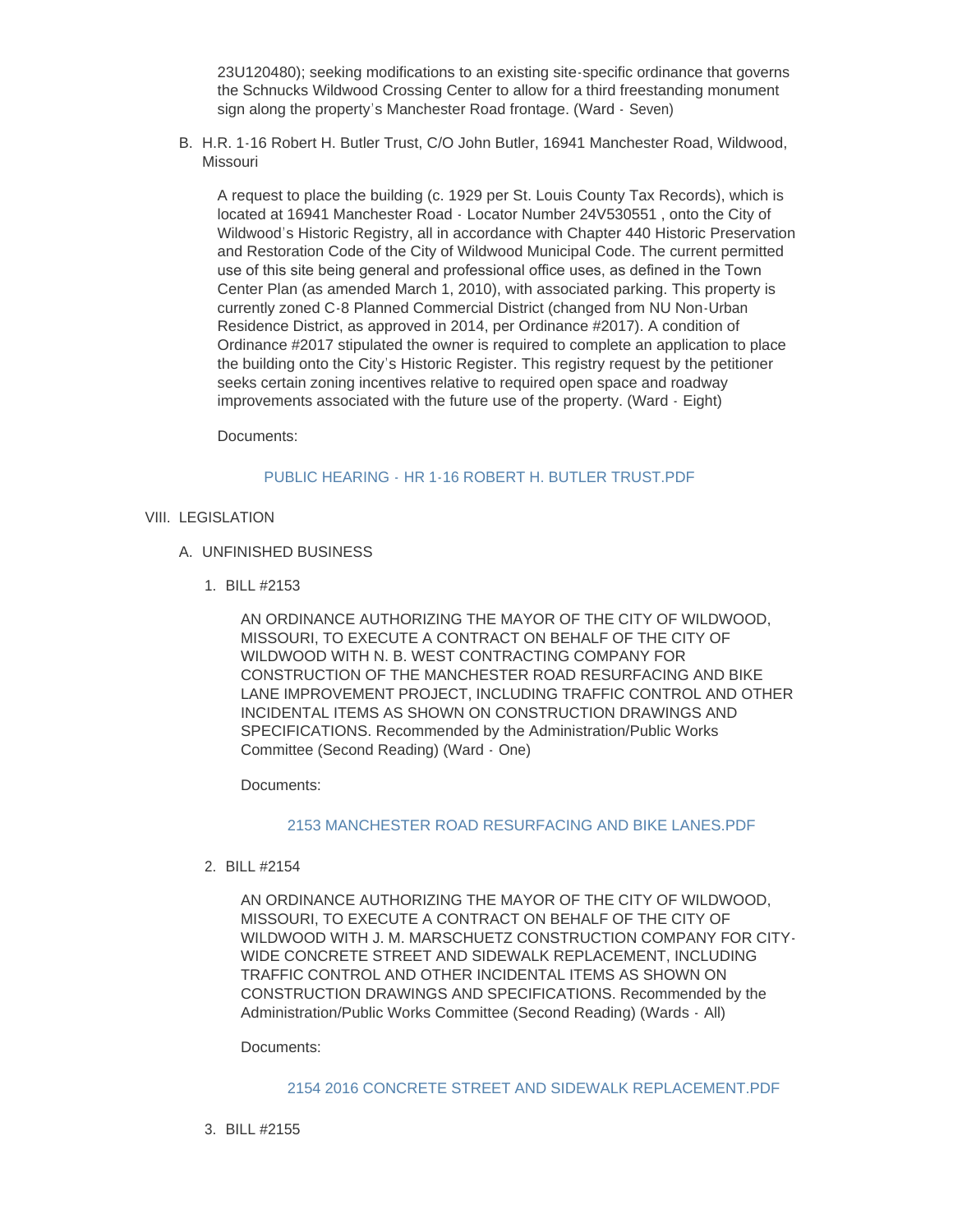AN ORDINANCE AUTHORIZING THE MAYOR OF THE CITY OF WILDWOOD, MISSOURI TO EXECUTE A SUPPLEMENTAL AGREEMENT ON BEHALF OF THE CITY OF WILDWOOD WITH TWM, INC. FOR ADDITIONAL DESIGN SERVICES REQUIRED FOR THE MANCHESTER ROAD STREETSCAPE PROJECT, PHASE 3 IMPROVEMENT PROJECT WITHIN THE CITY OF WILDWOOD. Recommended by the Administration/Public Works Committee (Second Reading) (Ward – Eight)

Documents:

#### [2155 SUPPLEMENTAL DESIGN CONTRACT WITH TWM.PDF](http://cityofwildwood.com/AgendaCenter/ViewFile/Item/12929?fileID=18809)

- **B. NEW BUSINESS** 
	- BILL #2157 1.

AN ORDINANCE BY THE CITY COUNCIL OF THE CITY OF WILDWOOD, MISSOURI AUTHORIZING AMENDMENTS TO EXISTING AMENDED C-8 PLANNED COMMERCIAL DISTRICT ORDINANCE #1001 THAT WOULD AUTHORIZE THE ADDITION OF A SECOND DRIVE-THROUGH FACILITY IN THE DIERBERGS TOWN CENTER PROJECT, IN CONJUNCTION WITH A LINER BUILDING LOCATED ON OUTLET G, WHICH FRONTS ONTO THE INTERSECTION OF TAYLOR ROAD AND STATE ROUTE 100, BEING CONSISTENT WITH THE RECOMMEDNATION REPORT PREPARED BY THE PLANING AND ZONING COMMISSION DATED FEBRUARY 1, 2016. Recommended by the Planning and Zoning Commission (First Reading) (Ward - Eight)

Documents:

[2157 PANERA DRIVE THROUGH-DIERBERGS-OUTLET G.PDF](http://cityofwildwood.com/AgendaCenter/ViewFile/Item/12931?fileID=18810)

BILL #2158 2.

AN ORDINANCE BY THE CITY COUNCIL OF THE CITY OF WILDWOOD, MISSOURI AUTHORIZING THE MAYOR OF THE CITY OF WILDWOOD, MISSOURI TO ENTER INTO A CONTRACT WITH KRUPP CONSTRUCTION FOR THE DEVELOPMENT OF A CONNECTOR TRAIL BETWEEN BLUFF VIEW PARK AND THE ROCK HOLLOW VALLEY, AS INDICATED IN THE BID DOCUMENTS AND SPECIFICATIONS, ALL IN KEEPING WITH THE DOCUMENTATION SUBMITTED BY SUCH IN RESPONSE TO THE CITY'S ADVERTISEMENT IN THIS REGARD. Recommended by the Planning/Economic Development/Parks Committee (First Reading) (Ward – Six)

Documents:

[2158 CONNECTOR TRAIL BLUFF VIEW-ROCK HOLLOW-KRUPP.PDF](http://cityofwildwood.com/AgendaCenter/ViewFile/Item/12932?fileID=18811)

BILL #2159 3.

AN ORDINANCE BY THE CITY COUNCIL OF THE CITY OF WILDWOOD, MISSOURI THAT AUTHORIZES THE MAYOR OF THE CITY OF WILDWOOD, MISSOURI TO ENTER INTO AN EASEMENT AGREEMENT WITH THE WINDSOR CREST HOMEOWNERS ASSOCIATION TO TRANSFER ITS EXISTING RETENTION FACILITY LOCATED WITHIN THE CITY'S COMMUNITY PARK PROPERTY TO THE CITY OF WILDWOOD, MISSOURI, FOR ITS LONG-TERM CONTROL, MAINTENANCE, AND EVENTUAL USE IN CONJUNCTION WITH THE APPROVED CONCEPT PLAN FOR THIS PUBLIC PARK SITE. Recommended by the Planning/Economic Development/Parks Committee (First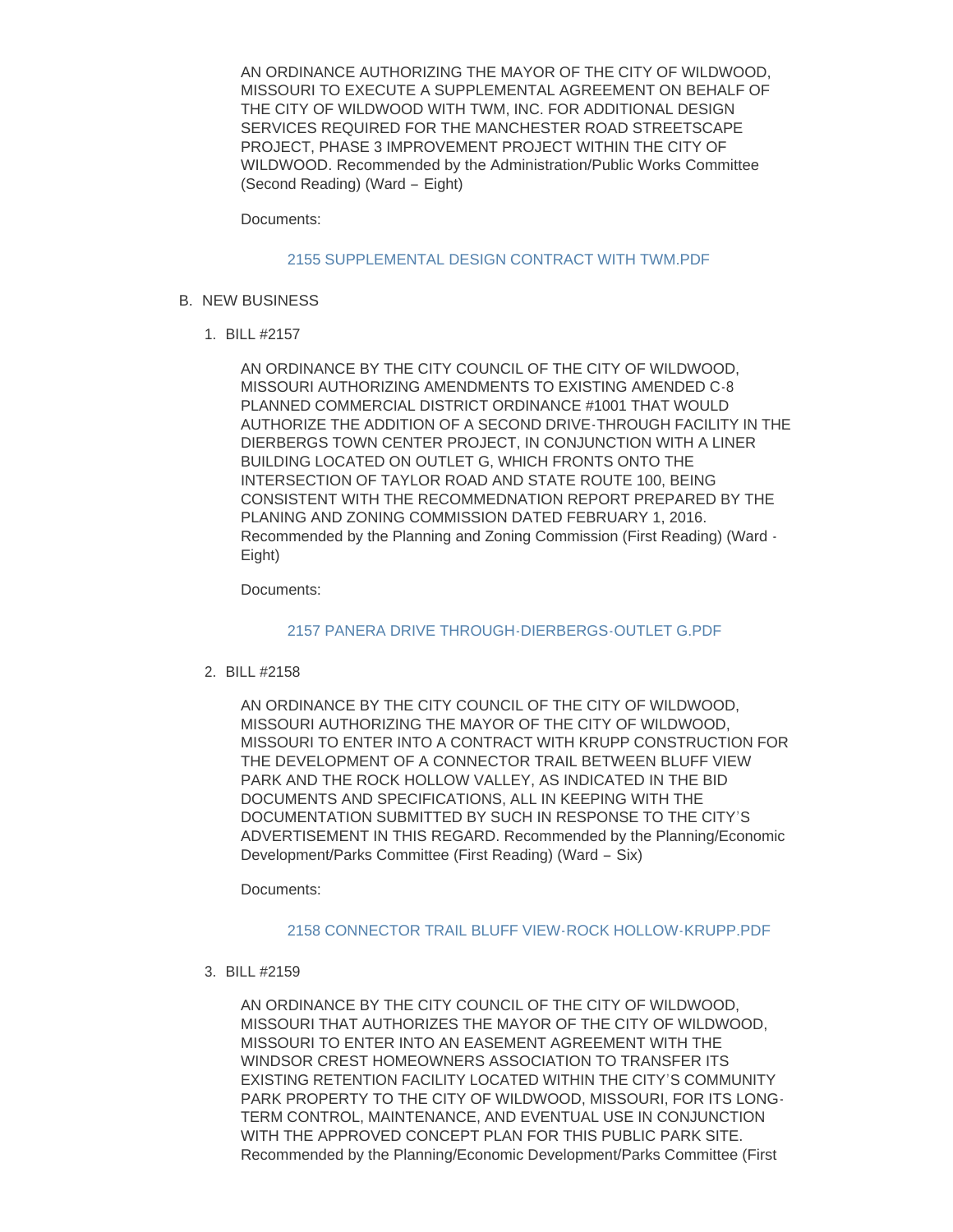Reading) (Wards – All)

Documents:

# [2159 EASEMENT AGREEMENT-WINDSOR CREST HOA.PDF](http://cityofwildwood.com/AgendaCenter/ViewFile/Item/12933?fileID=18812)

BILL #2160 4.

AN ORDINANCE AUTHORIZING THE APPROVAL OF A RECORD PLAT, TRUST INDENTURE, A JOINT ROADWAY MAINTENANCE AGREEMENT FOR WAKEFIELD FARM ROAD, AND DEPOSIT AGREEMENT, TO BE SECURED BY ASSOCIATED LETTERS OF CREDIT GUARANTEEING CERTAIN REQUIRED IMPROVEMENTS, FOR A SEVEN (7) LOT RESIDENTIAL SUBDIVISION THAT IS LOCATED UPON A THIRTY-SIX (36) ACRE TRACT OF LAND, BEING PART OF ADJUSTED LOT B OF WITBRODT/WAKEFIELD FARM ROAD, ACCORDING TO THE BOUNDARY ADJUSTMENT PLAT, RECORDED IN BOOK 347, PAGE 493 OF THE ST. LOUIS COUNTY RECORDS; AND CONTAINED IN THE SECTION 3, TOWNSHIP 44 NORTH, RANGE 3 EAST, CITY OF WILDWOOD, ST. LOUIS COUNTY, MISSOURI, AND MORE SPECIFICALLY SITUATED ON THE EAST SIDE OF WAKEFIELD FARM ROAD, NORTH OF STATE ROUTE 100; HEREAFTER TO BE KNOWN AS "WAKEFIELD FOREST SUBDIVISION." Recommend by the Department of Planning (First Reading) (Ward – One)

Documents:

# [2160 WAKEFIELD FARM ROAD -](http://cityofwildwood.com/AgendaCenter/ViewFile/Item/12934?fileID=18813) 7 LOTS.PDF

BILL #2161 5.

AN ORDINANCE AMENDING CHAPTER 390 TRAFFIC SCHEDULES BY ESTABLISHING A 40 MPH SPEED LIMIT ON A PORTION OF MISWOURI ROUTE 109 WITHIN THE CITY OF WILDWOOD. Recommended by the Board of Public Safety (First Reading) (Wards One, Five, and Eight)

Documents:

# [2161 MISSOURI ROUTE 109 SPEED LIMIT.PDF](http://cityofwildwood.com/AgendaCenter/ViewFile/Item/12935?fileID=18814)

- C. RESOLUTION(S)
	- RESOLUTION #2016-06 1.

A RESOLUTION ADOPTING A POLICY ON E-NEWSLETTER AND SOCIAL MEDIA CONTENT FOR THE CITY OF WILDWOOD. (Wards – All)

Documents:

# [RES 2016-06 E-NEWSLETTER AND SOCIAL MEDIA POLICY.PDF](http://cityofwildwood.com/AgendaCenter/ViewFile/Item/12937?fileID=18815)

RESOLUTION #2016-07 2.

A RESOLUTION BY THE CITY COUNCIL OF THE CITY OF WILDWOOD TO APPLY THROUGH THE EAST-WEST GATEWAY COUNCIL OF GOVERNMENTS AND THE MISSOURI DEPARTMENT OF TRANSPORTATION FOR FUNDING OF A CAPITAL PROJECT UNDER THE SURFACE TRANSPORTATION PROGRAM - SUBALLOCATED (STP-S) FEDERAL FUNDING PROGRAM FOR THE ST. LOUIS REGION. (Wards – One and Eight)

Documents: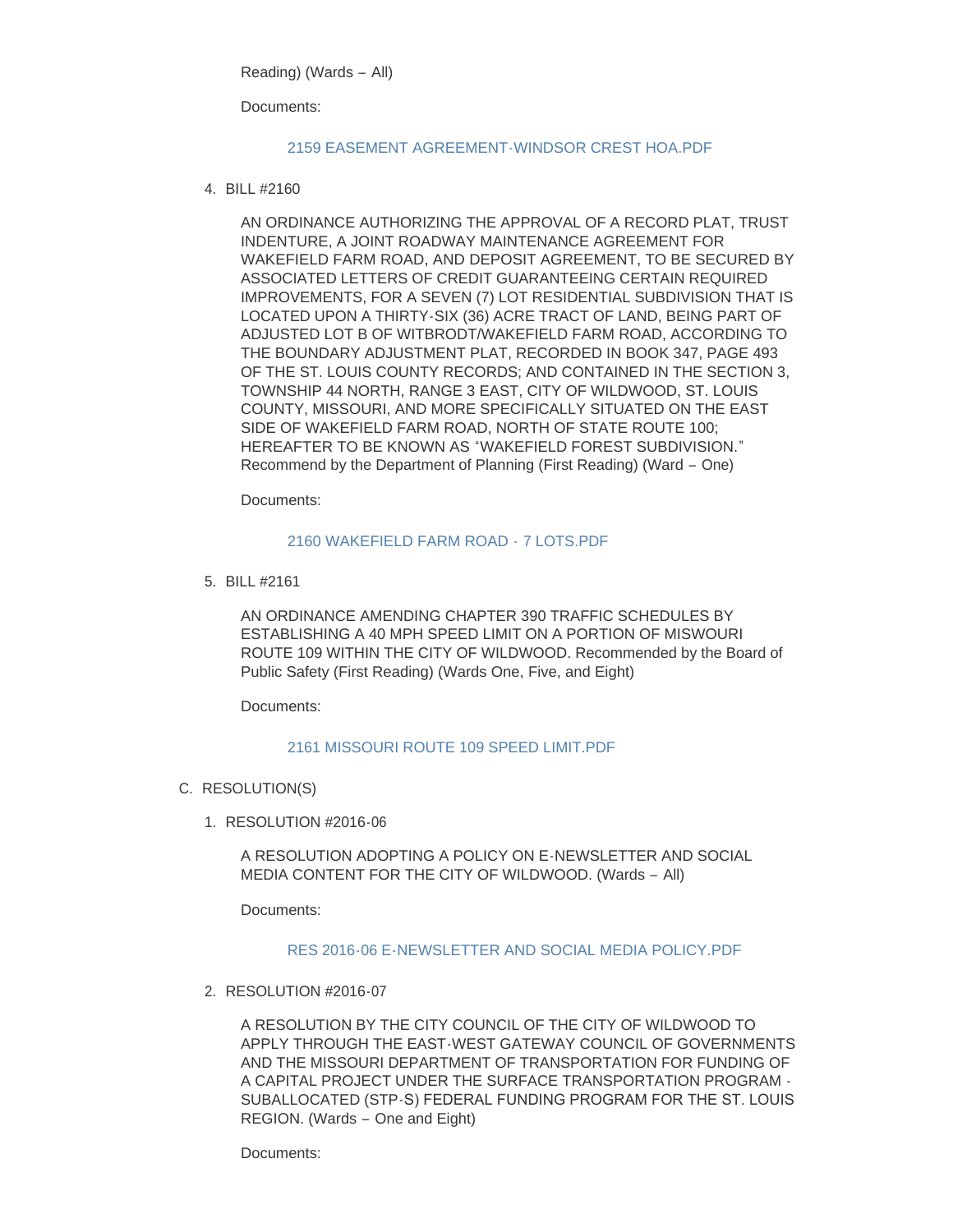#### [2016-07 STP-S APPLICATION AMENDED.PDF](http://cityofwildwood.com/AgendaCenter/ViewFile/Item/12938?fileID=18816)

# IX. OTHER

A. Receive & File - P.Z. 23-15 Pond Athletic Association, C/O Keith Ellis, 17131 Lafayette Trails Drive, Wildwood, Missouri 63038

A request for a Conditional Use Permit (CUP) in the NU Non-Urban Residence District and FPNU Floodplain Non-Urban Residence District for the installation of sponsorship type banners on existing fencing associated with the athletic fields that are part of the Pond Athletic Association. This facility is located on the west side of Pond Road, north of Hohmann Road (Locator Numbers: 22W330042 and 22W330051/Street Address: 1725 and 1613 Pond Road). Proposed Use: Sponsorship type banners for a not-for-profit use, with a minimum of two (2) operational athletic fields on the same lot. (Ward - One)

Documents:

# RECEIVE AND FILE - [PZ 23-15 POND ATHLETIC BANNERS.PDF](http://cityofwildwood.com/AgendaCenter/ViewFile/Item/12940?fileID=18817)

B. Receive & File

A recommendation report regarding the City of Wildwood's Manchester Road – Phase III – Streetscape Project (Eatherton Road to Taylor Road Roundabout); multiple zoning district designations, including NU Non-Urban Residence District and C-8 Planned Commercial District; public right-of-way area and existing and proposed public easements; thereby approving the design of this important length of City arterial roadway to comply with the Town Center Plan's Streetscape Requirements and Street Specifications. (Ward – Eight)

Documents:

#### RECEIVE AND FILE - [MANCHESTER RD. PHASE 3 STREETSCAPE.PDF](http://cityofwildwood.com/AgendaCenter/ViewFile/Item/12941?fileID=18818)

# C. APPROVAL OF EXPENDITURES (Wards - All)

Documents:

# [APPROVAL OF EXPENDITURES.PDF](http://cityofwildwood.com/AgendaCenter/ViewFile/Item/12942?fileID=18819)

D. Construction Project Update

Documents:

#### [CONSTRUCTION PROJECT UPDATE 2-19-2016.PDF](http://cityofwildwood.com/AgendaCenter/ViewFile/Item/12943?fileID=18820)

X. ADJOURNMENT

City Council Will Consider and Act upon the Matters Listed above and Such Others as May Be Presented at the Meeting and Determined to Be Appropriate for Discussion at That Time.

Notice is hereby given that the City Council may also hold a closed meeting for the purpose of dealing with matters relating to one or more of the following: Legal Actions, Causes of Action, Litigation or Privileged Communications Between the City's Representatives and its Attorneys [RSMO 610.021(1) 1994]; Lease, Purchase or Sale of Real Estate [RSMO 610.021 (2) 1994]; hiring, firing, disciplining or promoting employees by a public governmental body [RSMO 610.021 (3) 1994]; bidding specification [RSMO 610.021 (11) 1994]; sealed bids and related documents,